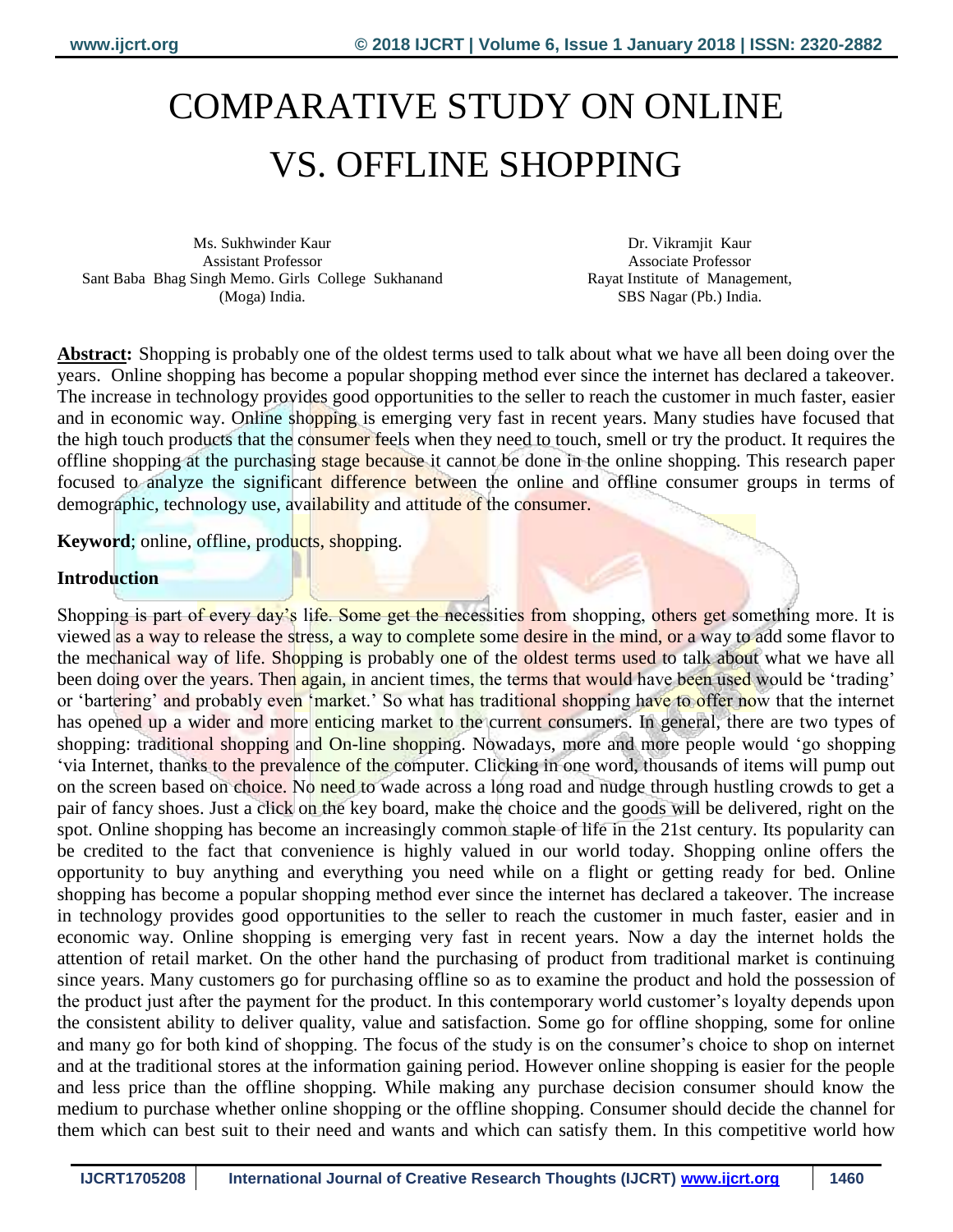consumer can decide the particular medium for their purchase of goods is very important to understand in a managerial point of view. The internet shopping is the third best and most popular activity over internet after online shopping next comes the e-mail using, instant messaging and web browsing. These are even more important than watching or getting entertain by the internet or getting any information or news, this are the two very common thought which comes to the people's mind when considering the internet users do when they are online. The behavior of online shopping is also known as online buying behavior and internet shopping. Buying behavior means the purchase of good over internet using web browser. Online shopping attitude and behavior are related to the consumer. Previous studied have focused on why the products of the online shopping is different from other products. Many studies have focused that the high touch products that the consumer feels when they need to touch, smell or try the product. It requires the offline shopping at the purchasing stage because it cannot be done in the online shopping. Even with the increase in the online shopping and the recognition that online shopping is more likely to impose the pressure on offline shopping or traditional shopping. The research is very limited in this area or field. Online or e-shopping is a kind of electronic shopping which allow the consumer to purchase goods over the internet directly from the seller using a web browser. There are some alternative names of online shopping those are as follow- e-web store, e-shop, e-store, internet shop, web-shop, web-store, online store, online store front and virtual store. Mobile commerce or mcommerce is described as purchasing from the online retailer by the mobile optimized online sites or application g, where the online channel is used to perform research and the offline channel is used to perform purchase. The terms "online" and "offline" have specific meanings in regard to computer technology and telecommunication in which "online" indicates a state of connectivity, while "offline" indicates a disconnected state.

#### **What is Online Shopping?**

Online shopping or e-shopping is a form of electronic commerce which allows consumers to directly buy goods or services from a seller over the internet using a web browser. Alternative names are e-web-store, e-shop, estore, internet shop, web-shop, web-store, online sort, virtual store etc. Simply put, it is any form of sale that is done over the internet. Shopping has certainly gotten a new definition since the arrival of the internet. Because of what the internet has to offer, that is, any person or company from any part of the world who is able to post and sell goods on the internet via a website is able to sell. What's more, any consumer does not have to worry about having to find means to exchange monetary paper because not just online banking is made available; the consumer is given the option to pay through different payment methods. These days, it is even easier to find the most difficult of all products, by easily typing in the product or item that a customer is looking for. No worry about the location because logistic companies are also joining the bandwagon, so to speak, and helps in making sure that their products would be available to any and all destinations in the world. In fact, there are more and more advantages and benefits to online shopping and why people choose to do this type of shopping over traditional shopping.

#### **What is Traditional Shopping?**

Having the ability to physically choose and check out what an item or product is like, would look like, and its features are the benefits of traditional shopping. This is why some consumers still prefer the traditional type of shopping over online shopping because for one, it allows them to meticulously check out an item. E-shopping is the place where buyers and sellers don not meet each other which result to lack of awareness about the product. Though the customer visit the online shopping site, does not show any interest for purchasing the product some of the reasons are lack of trust, lack of physical touch and feel, security issues etc.

#### **Literature review:**

 **1979** – It all began when Micheal Aldrich 'invented' online shopping. Using videotext, a two way message service, it revolutionized businesses. We now know this as e-commerce.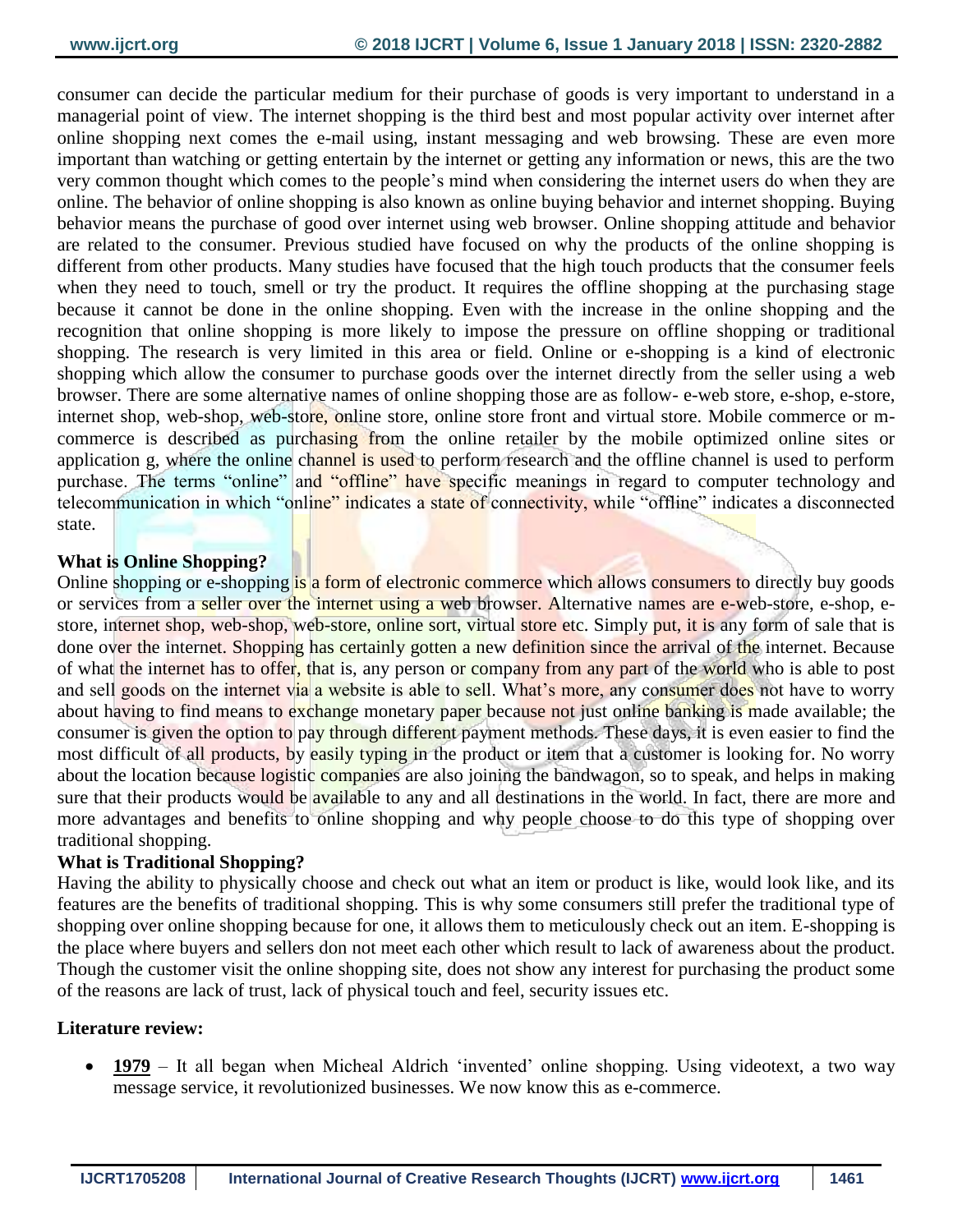- **1982** Mintel, a videotext online service accessible by telephone lines, could be used to make online purchases, train reservations, check stock prices, chat and search a telephone directory. It is considered the most successful pre WWW online service.
- **1984** The first ever shopper buys online at a Tesco store.
- **1985** Nissan carriers out the first online credit check.
- **1987** SWREG was founded. This offered businesses a chance to sell products online. As it is today, SWREG offers many payment options, as well as customization and distribution into international markets. Users can purchase items with their currency of preference using all major debit and credit cards.
- **1989** In the USA the first online grocery store starts trading.peapod.com.
- **1991** The internet is commercialized and we saw the birth of E- commerce.
- **1994**  Netscape launches the first commercial browser, which was once the dominant browser in terms of 'visitors'. It lost out in the first browser web.
- **1997** Began the era of comparison sites.
- **1998** PayPal is founded. This enabled transactions of money without sharing financial information and gave customers the flexibility to pay using their PayPal account balances, bank accounts, PayPal credit and other credit cards. Today, people can now pay across their favorite apps in a single touch (one touch) on any platform, eliminating the need for usernames and passwords each time you pay.
- **1999** The first online only shop began, 'Zippos'' although it was later bought by Amazon for \$1.2 billion.
- **2001** Amazon launches mobile services.
- **2003** US online shopping hit \$50 billion, in the same year Amazon posted their first yearly profit of \$35.3million.
- 2005 Social commerce emerges. Consumers begin to recommend items to friends via Face book and twitter.
- **2007** A pew Internet research study found that 81% of the Americans they surveyed had searched online for a product they intended to buy, with 15% doing so almost every single day.66% of online users said they had actually bought something online.
- **2008** Increase in growth of online shopping by 17% from the last year in the US, with ecommerce sales figures around \$204 billion. In the same year Group on is launched as is Magneto – so anyone could have a go at creating their own online store.
- **2013** UK shoppers spent a whopping £91billon online.
- **2014** In 2014, 198 million U.S. consumers bought something online in the first quarter alone, (com Score) which is 78% of the U.S. population age 15 and above.
- 2015 Today's shoppers combine online shopping with real life shopping, using access to Wi- Fi and the show rooming trend. They often make purchases in a retail stores at the same time as using mobile devices to buy something online. In fact, this Forbes report tells Forbes report tells us that 74 per cent of people use their mobile.

#### **Advantages of Online Shopping**

- **Convenience of online shopping:** Customers can purchase items from the comfort of their own homes or workplace. It is also easy to cancel the transactions.
- **No pressure shopping:** Generally, in physical stores, the sales representatives try to influence the buyers to buy the product. There can be some kind of pressure, whereas the customers are not pressurized in any way in online stores.
- $\blacktriangle$  Online shopping saves time: Customers do not have to stand in queues in cash counters to pay for the products that have been purchased by them. They can shop from their home or work place and do not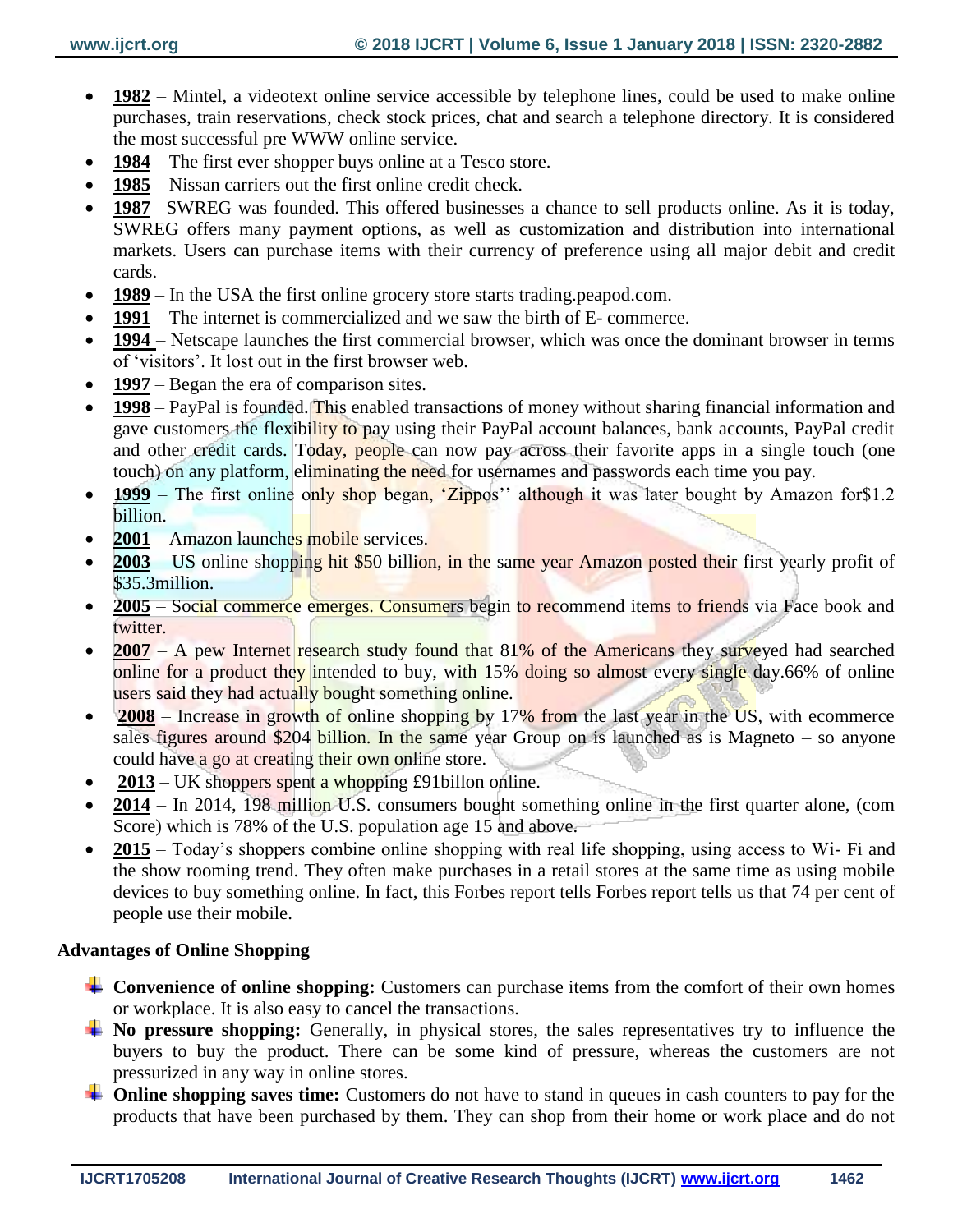have to spend time travelling. The customers can also look for the products that are required by them by entering the key words or using search engines.

- **Comparisons:** Companies display the whole range of products offered by them to attract customers with different tastes and needs. This enables the buyers to choose from a variety of models after comparing the finish, features and price of the products on display, sometimes, price comparisons are also available online.
- **Availability of online shop:** The mall is open on all time. So, time does not act as a barrier, wherever the vendor and buyers are.
- **The Shopping saves time:** To attract customers to shop online, e- tailor's and marketers offer discounts to the customers. Due to elimination of maintenance, real-estate cost, the retailers are able to sell the products with attractive discounts to online. Sometimes, large online shopping sites offer store comparison.

## **Factors affecting Online Shopping**

- **Delay in delivery:** Long duration and lack of proper inventory management results in delays in shipment. Though the duration of selecting, buying and paying for an online product may not take more than 50 minutes, the delivery of the product to customers doorstep takes about 1-3 weeks. This frustrates the customers and prevents them from shopping online.
- **Lack of significant discounts in online shops:** Physical stores offer discounts to customers and attract them so this makes it difficult for e-tailors to compete with the offline platforms.
- <sup>1</sup> Lack of touch and feel of merchandise in online shopping: Lack of touch-feel-try creates concerns over the quality of the product on offer. Online shopping is not quite suitable for clothes as the customers cannot try them on.
- **Lack of interactivity in online shopping:** Physical stores allow price negotiations between buyers and the seller. The showroom sales attendants the representatives provide personal attention to customers and help them in purchasing goods. Certain online shopping mart offers service to talk to a sales representative.
- **Lack of shopping experience:** The traditional shopping exercise provides lot of fun in the form of show-room atmosphere, smart sales attendants, scent and sounds that cannot be experienced through a website. Indian generally enjoy shopping. Consumers look forward to it as an opportunity to go out and shop.
- **Lack of close examination in online shopping:** A customer has to buy a product without seeing actually hoe it looks like. Customers may click and buy some product that is not really required by them. The electronic images of a product are sometimes misleading. The colour, appearance in real may not match with the electronic image. People like to visit physical stores and prefer to have close examination of good, though it consumes time. The electronic images vary from physical appearance when people buy goods based on electronic image.

## **Advantage of Offline Shopping**

You have not to wait for the services or products which you buy. Since you buy it directly from a seller, you find your services or products in your reach instantly. No need to wait for arrival of your bought services and things. Since you find the products in your hands instantly in offline shopping, you can check the quality instantly and give your feedback at the time of buying. You can access after sale service part better and quicker as you can contact the seller whenever you feel a need of that. Talk to face to face and show your cause to contact them like the faulty parts of your bought products etc. so you get quicker reaction from seller directly either it's a matter of returning the product or an exchanging the same.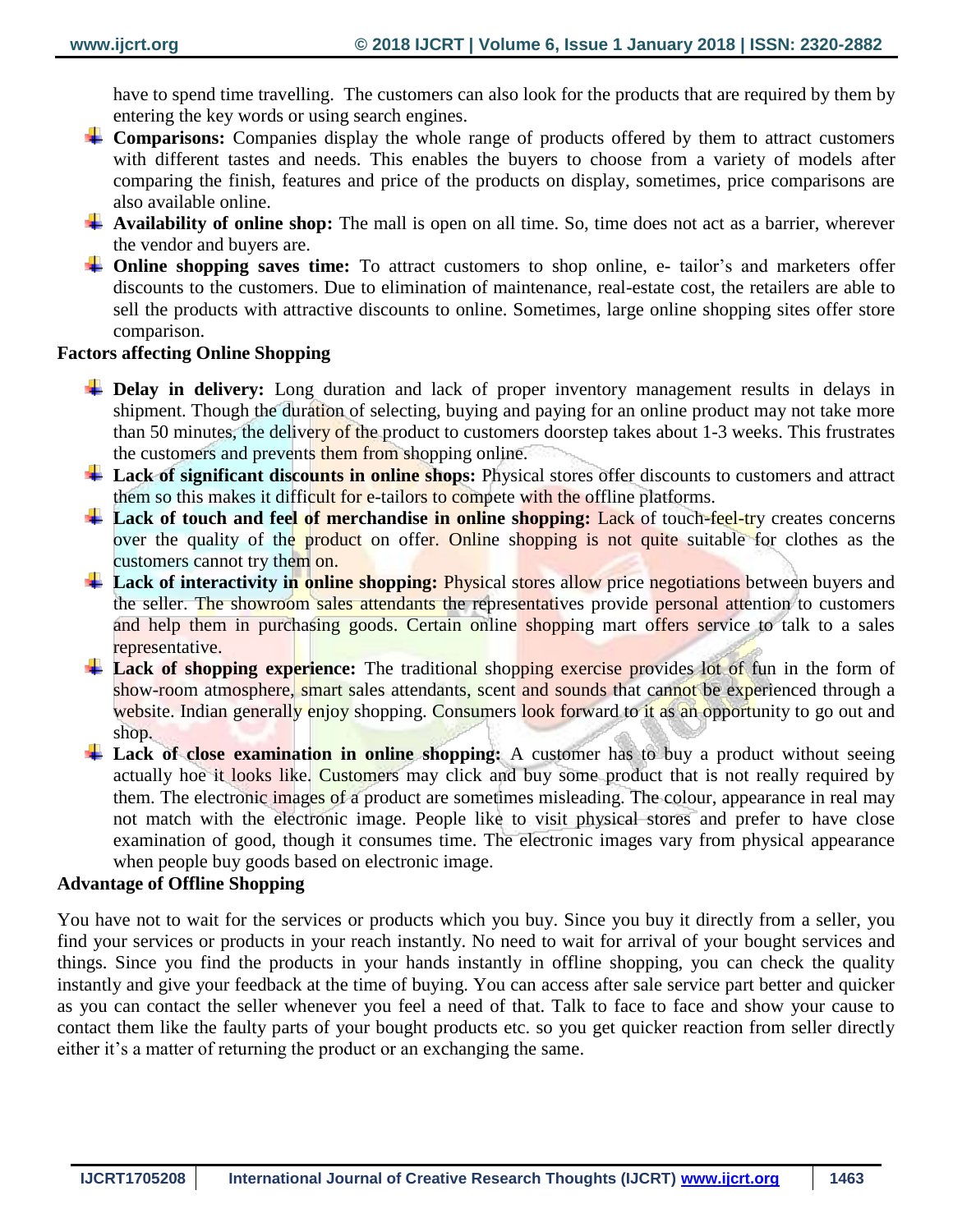### **Factors Affecting Offline Shopping**

You find less variety or options for the products or services, you're buying offline. Since there are limitations of availability of offline shops and each shop has a limitation of space so you have not such huge choice to choose as you find in an online shopping. You can access an endless shopping website and find huge options for a single item you want to buy. Since you have physical limitations to go shop to shop at once, you may end with empty hands after a shopping session if you do not find the product of your choice. And for the same product, you need to go outside frequently and make a lot of effort to find the products of your choice. It is a tiring process to find a product of your own choice. As far as money concerned, the price of same product may be costlier in an offline shopping and even you find a discount and others similar offer, the price in online shopping will be lower one in an online shopping. Also you find fewer freebies as compared to an online shopping. In a brief, if you are more concerned about the money, you should go for online shopping mode and for those who are more concerned for the service after sale or similar services; you should opt for offline shopping.

#### **Difference Between Online and Offline Shopping**

There are some differences between online and offline shopping:

- $\triangle$  Online shopping as the name suggest is done over internet and therefore you do not have stand in line or go anywhere from your home to purchase the stuff you like whereas in offline shopping if you want to buy you have to go nearby mall or shop and then purchase the item you like from there.
- In online shopping one can look many products and that too multiple times without buying them and therefore it offers lot of flexibility whereas in case of offline shopping one does not have too much of choices as one has to buy the product which is available at shop and if that product is not available then either you buy the product which is your second choice or wait for that product to come and then buy.
- In online shopping if one is buying products like shoes or clothes then one cannot try the product before placing the order and therefore the chances of actual product being different from perceived product is high whereas in case of offline shopping there is no such risk because consumer try it first and then buy and therefore there is no scope of difference between actual and perceived product.
- $\overline{\phantom{a}}$  Online shopping is transparent in the since that one can compare the price of product over different websites to ensure that he or she buys the product at cheapest price, however in case of offline shopping one does not have this luxury because the buyer has to purchase the product at a price which is quoted by seller as there is no way of finding whether the price quoted by seller is fair or not.
- In case of online shopping thousands of different products are available at one place or website where as in case of offline shopping this is not possible and hence if you want to buy mobile and trousers then you have to go to different shops as these products are different and hence it leads to time wastage. Hence one can say that when it comes to time saving online shopping definitely scores over offline shopping.

#### **Objectives of Study**

The present study broadly compares the online and offline shopping, specifically the objectives are:

- (a) To analyses the significant difference between the online and offline consumer groups in terms of demographic, technology use, availability and attitude of the consumer.
- (b) To examine the factors influencing the consumer to switch from the offline shopping to online shopping and online to offline shopping.
- (c) The factor influencing the consumer to shop solely online and solely offline.
- (d) To analyses whether the qualification of the consumer affect the online shopping and offline purchasing.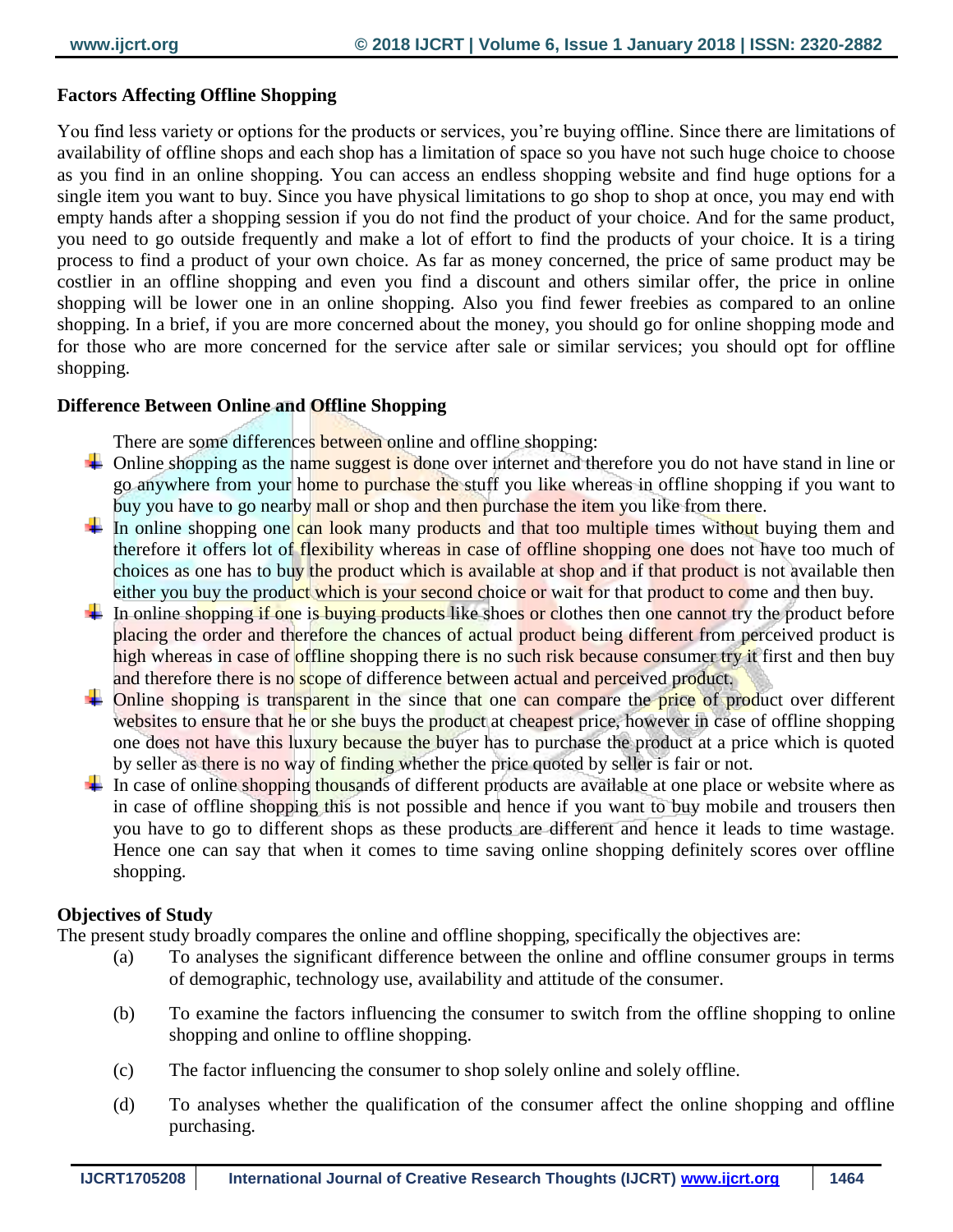#### **Research Methodology**

It enumerates the description of the sampling plan, research instruments used for the collection of data pretesting of questionnaire, the use of statistical tools and techniques for the analysis of the collected data.

#### **Scope:**

Scope was limited to the geographical boundary of the Moga district of Punjab.

### **Need of Study:**

It is very difficult task to know the consumer behavior about online shopping and offline shopping. So, I conduct a survey to compare online and offline shopping modes..

#### **Research Design**

It is an arrangement of plan, which guides the collection of data and analysis of data. The purpose of research design is to ensure that the data collected is accurate and relevant. Any research work requires clarity of objective to be achieved effectively research. The descriptive design used for this survey.

### **Selection of Population**

The study has been conducted in the Moga area. The population for this research is student, job consumers and home consumers.

#### **Research Instruments**

For the purpose of research, questionnaire was used to interview the respondents. The questionnaire was developed so as to obtain responses relevant to objects of the research. While designing the questionnaires every attempt was made to make it precise so that the purpose of filling up the responses does not consume time. To find the general attitude, perception, beliefs and intention of people towards their perception, a questionnaire was developed. The questionnaire, which was administrated to the respondents for the purpose of collection primary data, was a structured one.

#### **• Data Collection Method**

Primary Data: Questionnaire development is the critical part of primary data collection method. For this I will prepare a questionnaire in such a way that it will be able to collect all relevant information regarding the project.

Secondary Data: It will be collected to add the value to the primary data. This may be used to collect necessary data and records by different websites, magazines, annual reports, journals, reference books, and newspapers etc. **RESERVATION** 

#### **Limitations of the survey**

Due to resources and time constraints the study was limited to the only Moga area. Since the sample size was 40. So finding and concluding of the study are only suggestive not conclusive in spite of the best and honest efforts. Lack of customer support, while asking the consumer they were behaving rudely and not responding to the questions. Basically based on primary data, hence we cannot argue that the research is applicable in each condition, time and place.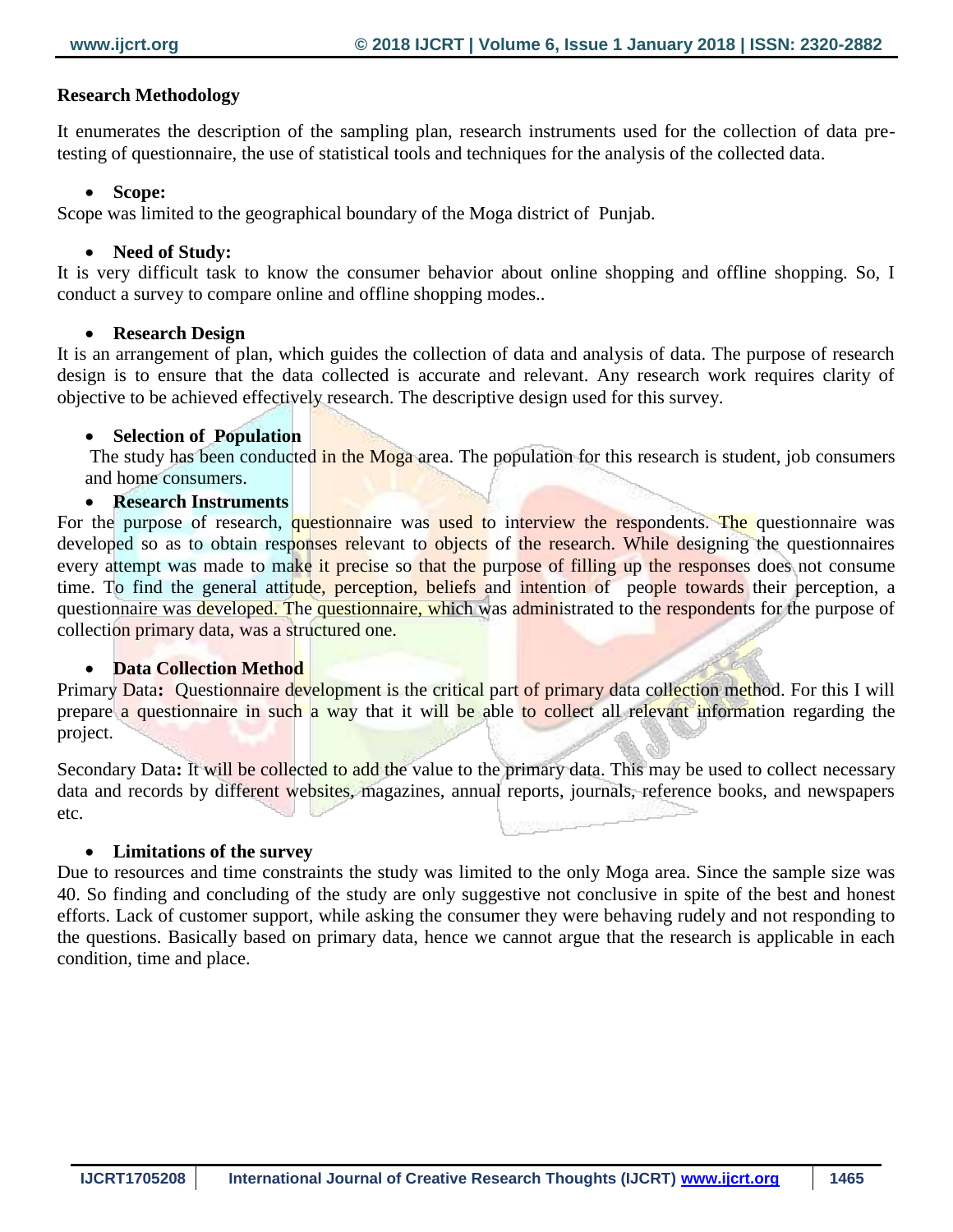# **Data Analysis and Interpretation**

1) Age



| <b>Options</b> | <b>Respondents</b> | Percentage |
|----------------|--------------------|------------|
| 18 to 25       | 29                 | 72%        |
| years old      |                    |            |
| Over 26        | 11                 | 28%        |
| years          |                    |            |
| Total          |                    | 100%       |

 **2)** Gender

| <b>Options</b> | <b>Respondents</b> | <b>Percentage</b> |  |
|----------------|--------------------|-------------------|--|
| Male           | 24                 | 60%               |  |
| Female         | 16                 | 40%               |  |
| <b>Total</b>   | 40                 | 100%              |  |



**3)** Do you trust on Online Shopping?

| <b>Options</b> | <b>Respondents</b> | <b>Percentage</b> |
|----------------|--------------------|-------------------|
| Yes            | 33                 | 82%               |
| No             |                    | 18%               |
| <b>Total</b>   | 10                 | 100%              |

**4)** Which option do you prefer to choose?

| <b>Options</b> | <b>Respondents</b> | Percentage |
|----------------|--------------------|------------|
| Online         | 40                 | 100%       |
| shopping       |                    |            |
| Offline        | ററ                 |            |
| shopping       |                    |            |
| <b>Total</b>   | 40                 | 100%       |

**5)** If you prefer Online Shopping on which Website did you shop ?

| <b>Options</b> | <b>Respondents</b> | Percentage |
|----------------|--------------------|------------|
| Flipcart       |                    | 20%        |
| Snapdeal       |                    | 20%        |
| Shopclues      |                    | $^{10\%}$  |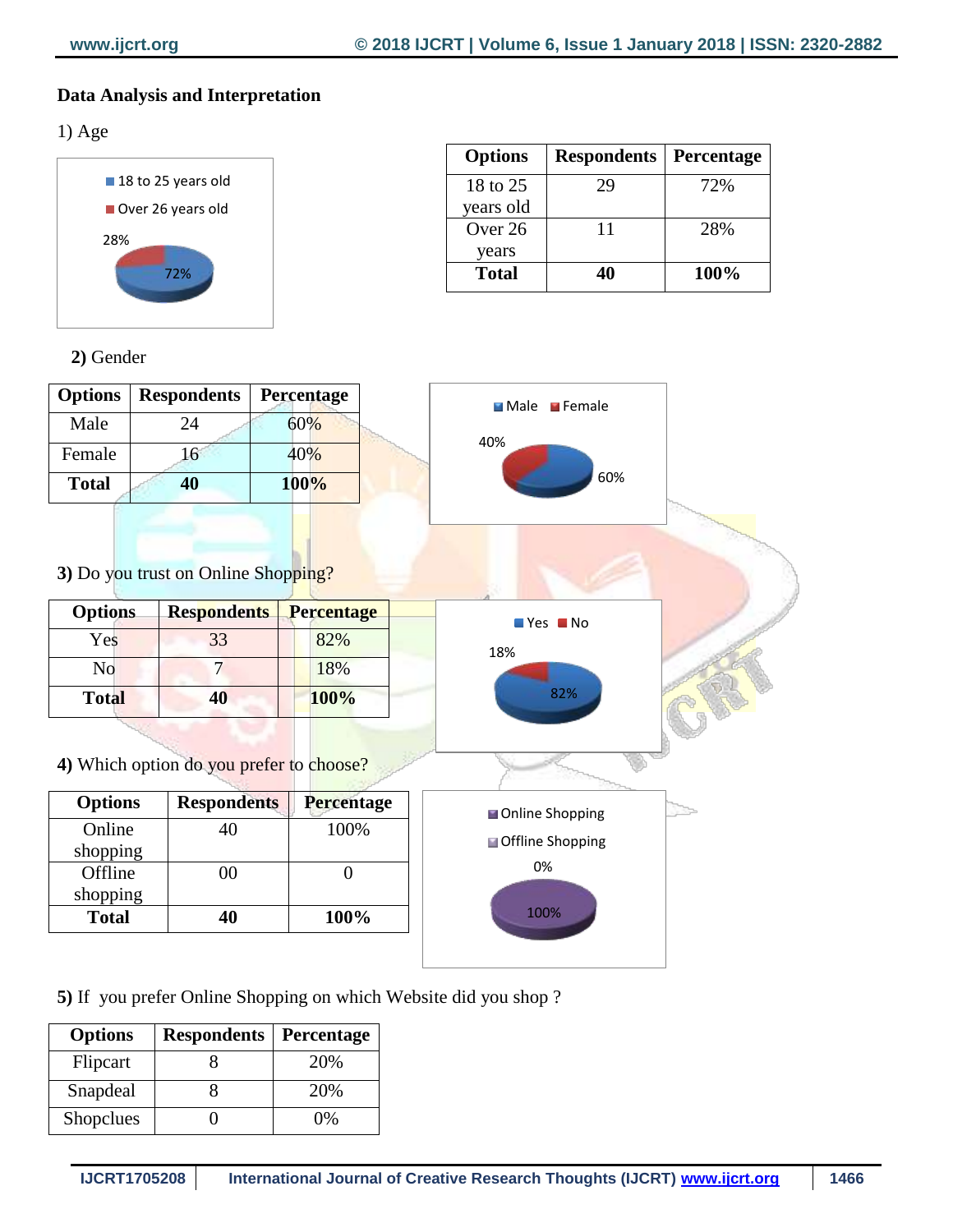| Amazon       | 20 | 50%  |
|--------------|----|------|
| Myntra       |    | 7%   |
| Voonik       |    | 3%   |
| <b>Total</b> |    | 100% |



**6)** What are the most important criterion when you buy in Offline Shopping ?

| <b>Options</b>      | <b>Respondents Percentage</b> |      | Payment         | Salesman      |
|---------------------|-------------------------------|------|-----------------|---------------|
| Salesman<br>advice  | 6                             | 15%  | facility<br>18% | advice<br>15% |
| Price               | 9                             | 22%  | Quality         | Price<br>22%  |
| Quality             | 18                            | 45%  | 45%             |               |
| Payment<br>facility | $\mathbf{r}$                  | 18%  |                 |               |
| <b>Total</b>        | 40                            | 100% |                 |               |

**7)** What are the most important criterion when you buy in Online Shopping ?

| <b>Options</b>      | <b>Respondents</b><br><b>Percentage</b> |      |
|---------------------|-----------------------------------------|------|
| Delivery            | 17                                      | 42%  |
| Price               |                                         | 15%  |
| Quality             |                                         | 23%  |
| Payment<br>security |                                         | 20%  |
| <b>Total</b>        | 40                                      | 100% |



**8)** Do you like Bargaining ?

| <b>Options</b> | <b>Respondents   Percentage</b> |      |
|----------------|---------------------------------|------|
| Yes            | 28                              | 70%  |
| No             | 12                              | 30%  |
| <b>Total</b>   | 40                              | 100% |

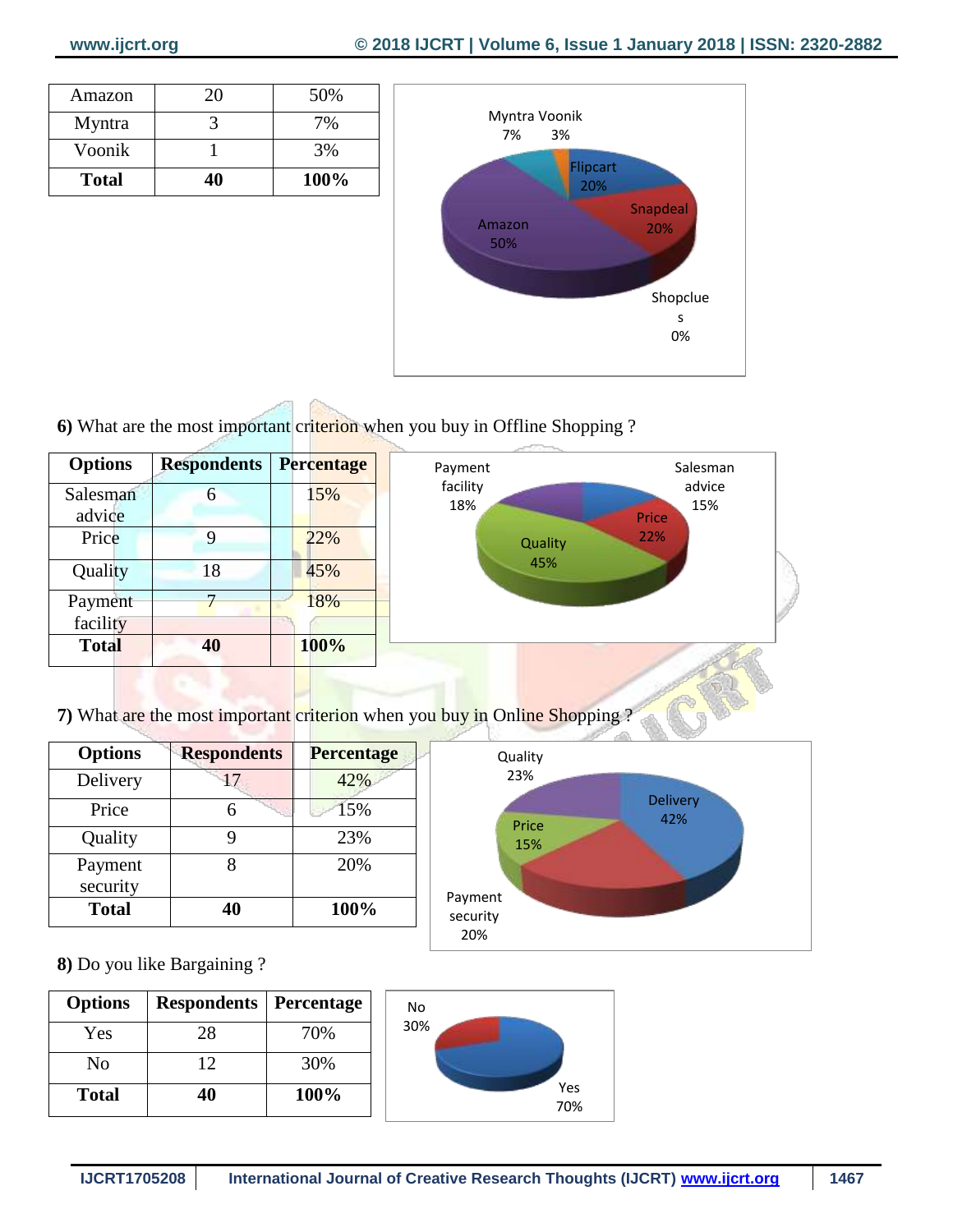| 9) Please tick the reason why you choose Offline Shopping? |  |  |
|------------------------------------------------------------|--|--|
|------------------------------------------------------------|--|--|

| <b>Options</b>               | <b>Respondents</b> | Percentage |
|------------------------------|--------------------|------------|
| Better return<br>policies    | 14                 | 35%        |
| Prefer to touch<br>product   | 15                 | 37%        |
| No product<br>disappointment | 3                  | 8%         |
| <b>Discounts</b>             | 8                  | 20%        |
| <b>Total</b>                 | 40                 | 100%       |



**10)** How long have you been using internet Services ?



**11)** Please tick the reason why you choose Online Shopping ?

| <b>Options</b> | <b>Respondents</b> | <b>Percentage</b> | Findings                         |
|----------------|--------------------|-------------------|----------------------------------|
| Saving         | 24                 | 60%               | items which                      |
| valuable       |                    |                   | might not                        |
| time           |                    |                   | see in stores                    |
| Organizing     | 3                  | 7%                | Shipping <sup>13%</sup>          |
| finance        |                    |                   | gifts                            |
| Shipping       | 8                  | 20%               | directly<br><b>Saving</b><br>20% |
| gifts          |                    |                   | valuable                         |
| directly       |                    |                   | time                             |
| Finding        | 5                  | 13%               | 60%                              |
| items          |                    |                   |                                  |
| which          |                    |                   | Organizing                       |
| might not      |                    |                   | finance                          |
| see in         |                    |                   | easily                           |
| stores         |                    |                   | 7%                               |
| <b>Total</b>   | 40                 | 100%              |                                  |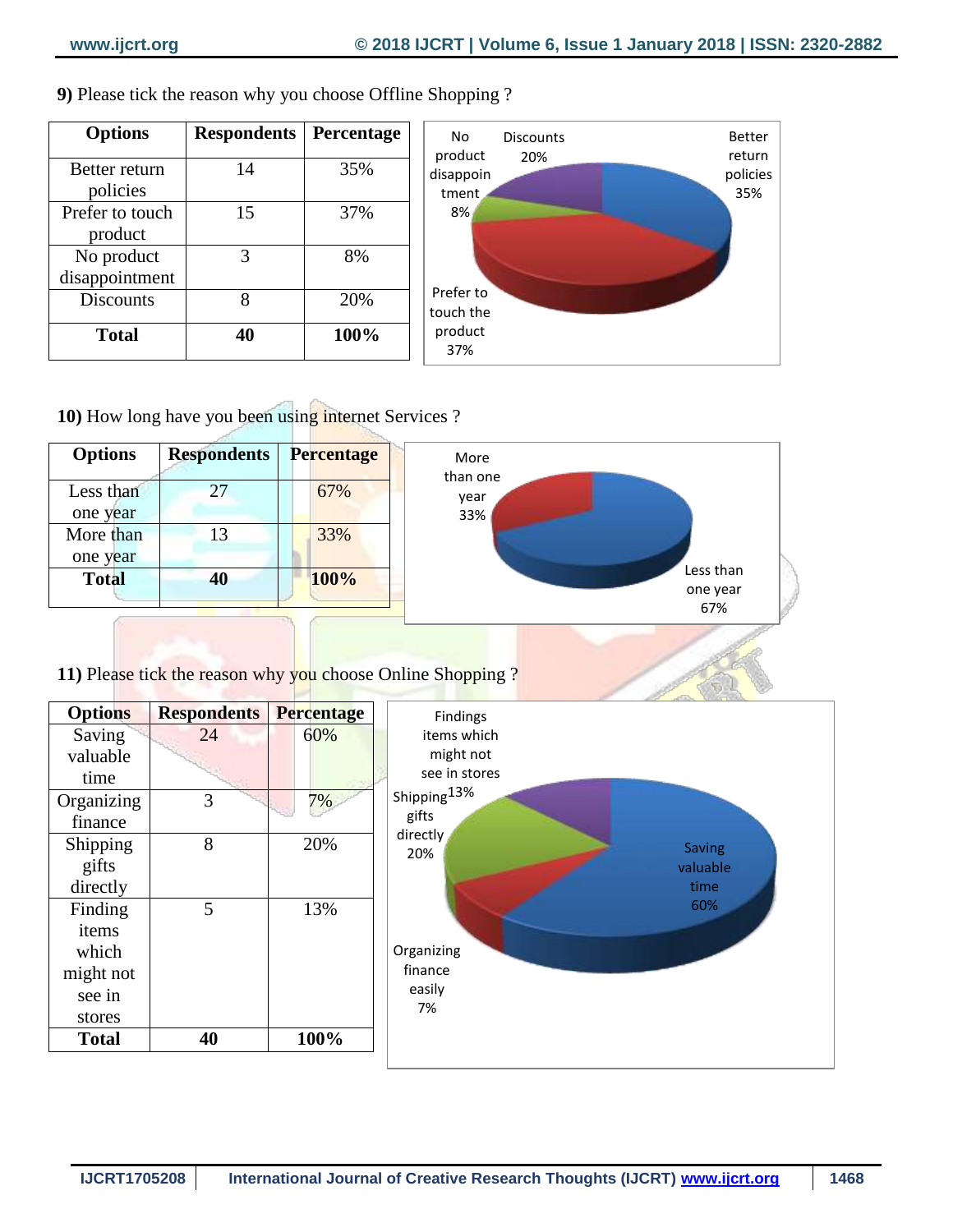**Options Respondents Options** Less than 10 miles 35 87% More than 10 miles  $5 \t 13\%$ **Total 40 100%**

**12)** How far are you willing to travel to shop in Offline Shopping ?



## **Findings of Study**

The primary object of this study was to compare online and offline shopping modes. The findings are:

- $\cdot \cdot$  The survey showed, 72% consumers are 18 to 25 years old and 28% consumers over 26 years.
- The survey showed, 60% consumers of online and offline shopping are male and 40% consumers are female.
- **↓** Out of data surveyed, 82% consumers trust on online shopping and 18% consumers are not trusted on online shopping.
- The maximum consumers are satisfied with online shopping and 100% consumers prefer to online shopping.
- The survey shows that, 50% of online shopping consumers use Amazon, 20% of online shopping consumers use Flipcart , 20% of online shopping consumers use Snapdeal , 7% of online shopping consumers use Myntra , 3% of online shopping consumers use Voonik for shopping.
- $\cdot$  Analysis showed 45% consumers think that quality, 22% consumers think that price, 18% consumers think that payment facility and 15% consumers think that salesman advice is the most important criterion when they buy in offline shopping.
- Analysis showed 42% consumers think that delivery,23% consumers think that quality, 20% consumers think that payment security and 15% consumers think that price is the most important criterion when they buy in online shopping.
- Out of data surveyed 70% consumers like bargaining while 30% consumers do not.
- $\cdot$  The surveyed showed 37% consumers think that they can touch the product, 35% consumers think that there are better return policies,20% consumers think that there are discounts on their shopping and 8% consumers think that there is no disappointment about the product in offline shopping.
- $\cdot \cdot$  The surveyed showed 60% consumers think that they can save their valuable time, 20% consumers think that there is the facility of shipping gifts directly,13% consumers think that they can see those items that might not see by them in stores and 7% consumers think that they can organize their finance easily in online shopping.
- Analysis showed 67% consumers are using internet from less than 1 year while 33% consumers are using internet from more than one year.
- $\triangle$  Analysis showed 87% consumers are willing that they can travel less than 10 miles and 13% consumers are willing that they can travel more than 10 miles for offline shopping.